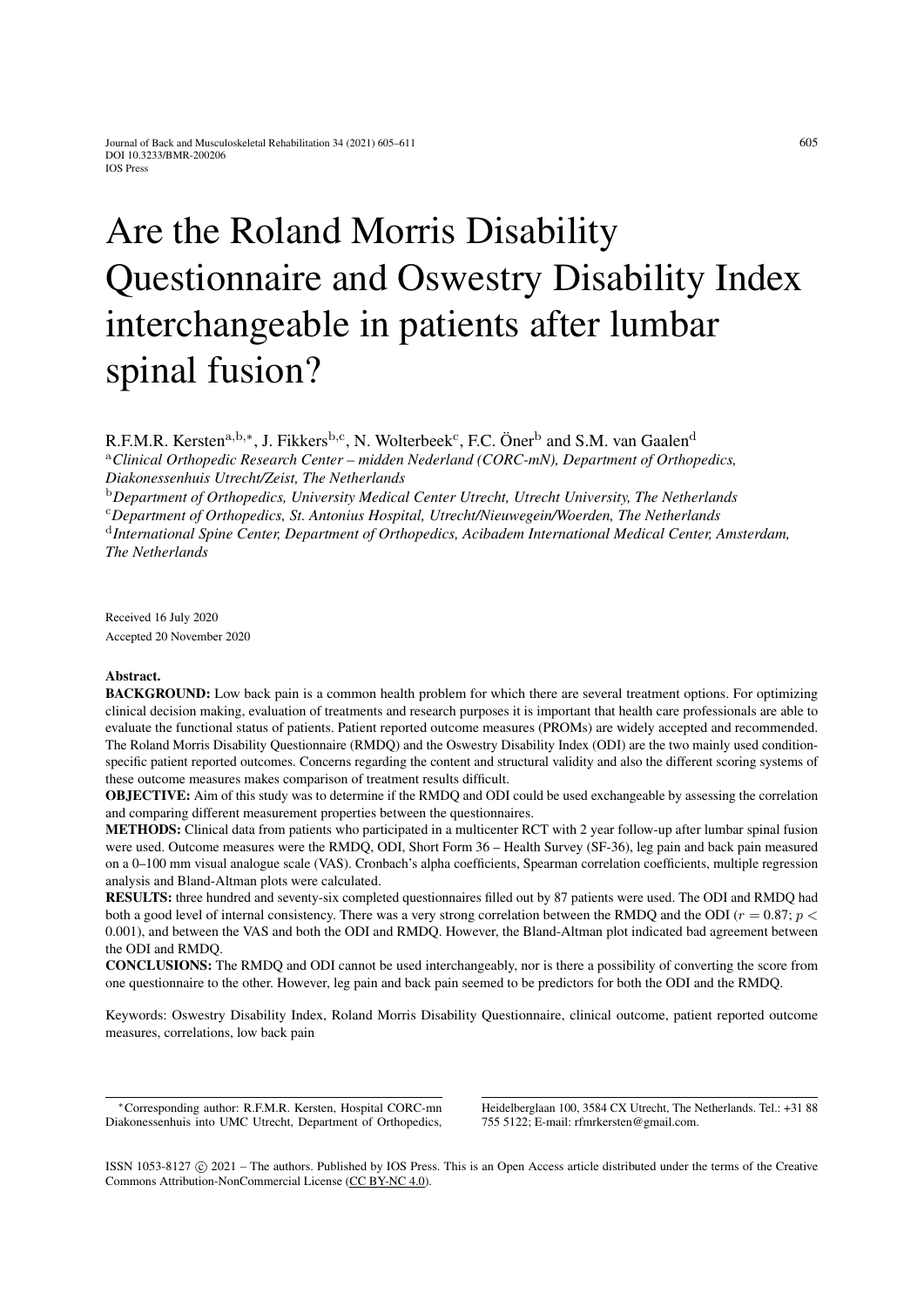#### 1. Introduction

Low back pain is a common health problem. Lifetime prevalence is estimated between 60% and 90% and it is a leading global cause of years lived with disability (YLDs) [\[1\]](#page-6-0). Low back pain is a major contributor to global health costs due to activity limitation and secondary costs due to work absenteeism and work cessation [\[2\]](#page-6-1). There are several treatment options for low back pain depending on the underlying cause including both surgical and non-surgical options. For optimizing clinical decision making, evaluation of treatments and research purposes it is important that health care professionals are able to evaluate the functional status of patients. In addition to objective information obtained from clinical tests, subjective patient reported outcome measures (PROMs) are widely accepted and even recommended as important outcome tools [\[3\]](#page-6-2).

To evaluate the functional status in patients with back pain, the Roland Morris Disability Questionnaire (RMDQ) and the Oswestry Disability Index (ODI) are the two mainly used condition-specific patients reported outcome measures [\[4\]](#page-6-3). Both instruments are focused on pain and aspects of daily living and are therefore assumed to measure the same constructs [\[5\]](#page-6-4). A recent systematic review showed that there are no strong reasons to prefer the RMDQ or the ODI in patients with nonspecific low back pain regarding measurement properties [\[6\]](#page-6-5).

As a result both outcome measures are used arbitrary depending on the preferences of the clinician or researcher. For example, the North American Spine Society (NASS) have recommended the use of the ODI to assess the functional outcome following spinal fusion [\[7\]](#page-6-6). However a recently published study showed the RMDQ is still widely used in practice [\[8\]](#page-6-7). This lack of consensus and the different scoring systems of these outcome measures makes comparison of treatment results more difficult. The difference in scaling of the outcome measurements also results in differences in Standard error of measurement (SEM) and the Minimal detectable change (MDC). Furthermore, recently concerns were raised regarding the content and structural validity of the RMDQ and the ODI; suggesting further research to fill existing gaps on content and structural validity [\[9\]](#page-6-8).

The main research question of this study was if the RMDQ and ODI measure the same construct and can thus both be used in evaluation of treatments and research purposes. As a subsidiary question it was studied if patient characteristics (age, gender, Body Mass Index (BMI), smoking, VAS leg pain and VAS back pain) were predictive for the ODI and RMDQ scores.

#### 2. Materials and methods

## *2.1. Patient sample and data gathering*

Clinical data were gathered from patients who participated in a double blinded randomized controlled trial [\[10\]](#page-6-9). A summary of the study protocol is available on the clinicaltrails.gov website (Identifier NCT01557829). In short, patients (18 to 75 years old) presenting with a history of chronic low back pain with or without leg pain that did not respond to conservative treatment, and who had lumbar degenerative disc disorders (Pfirrmann Grade III or higher) and/or spondylolisthesis of Grade I or II, confirmed by MRI, received a transforaminal lumbar interbody fusion with an interbody cage. Main exclusion criteria were osteoporosis, prior failed fusion at the same level, degenerative scoliosis, more than two symptomatic levels that needed fusion and active cancer or infection. We refer to the published protocol for the detailed inclusion and exclusion criteria [\[10\]](#page-6-9). Clinical assessments were performed preoperative and 3, 6, 12 and 24 months postoperatively. Outcome measures were the RMDQ, ODI, Short Form 36 – Health Survey (SF-36) leg pain and back pain measured on a 0–100 mm visual analogue scale (VAS). A medical ethics committee approved the trial. Informed consent was obtained from all participating patients.

## *2.2. Outcome measures*

## *2.2.1. Roland Morris Disability Questionnaire (RMDQ)*

The RMDQ is a condition-specific (back pain) selfreported instrument [\[11\]](#page-6-10). The validated Dutch version of the RMDQ (version 1) was used [\[12\]](#page-6-11). The questionnaire is composed of 24 statements covering a range of aspects of daily living. The maximum score is 24 points (one point per statement) and represents maximum disability. Clinical improvement is shown if the RMDQ score is reduces by 30% from baseline [\[13\]](#page-6-12).

## *2.2.2. Oswestry Disability Index (ODI)*

The ODI provides a self-assessed functional disability score for patients with low back pain [\[14\]](#page-6-13). For this study the Dutch ODI version 2.1a was used [\[5\]](#page-6-4). The questionnaire is divided into ten sections: one to assess pain and nine to assess limitations of various activities in daily living. Each section is scored on a 0–5 scale, 5 representing the greatest disability. The scores of each section are added up, multiplied by 2 and expressed as a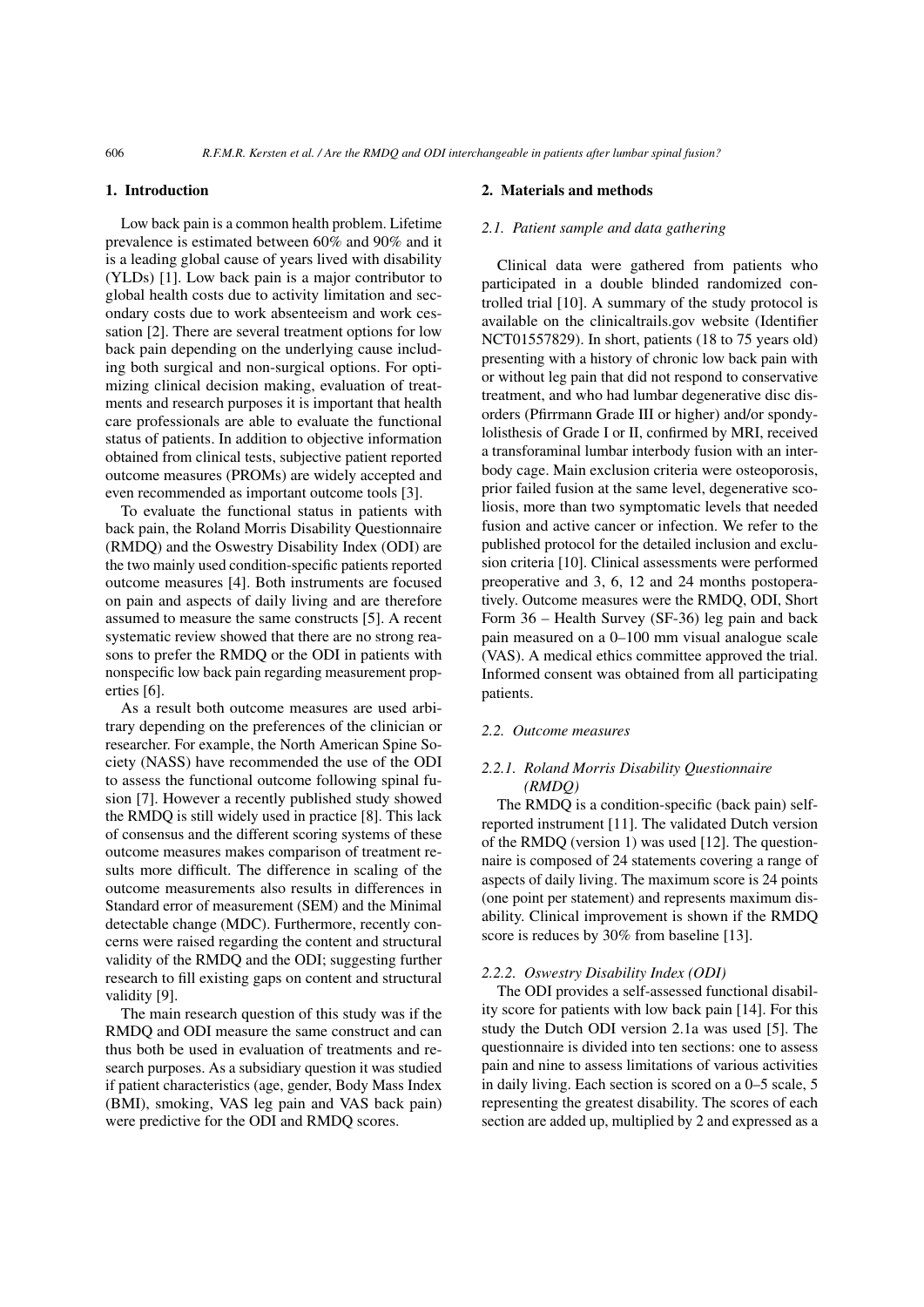percentage. The maximum score is 100% and expresses maximum disability. For interpretation the ODI is subdivided into five categories: 1) 0–20 %, representing minimal disability meaning; 2) 21–40 %, representing moderate disability; 3) 41%–60%, representing severe disability; 4)  $61\% - 80\%$  representing crippled patients; 5) 81%–100%, representing bedbound patients or patients overestimating their symptoms [\[14\]](#page-6-13).

#### *2.2.3. Short Form 36 – Health Survey (SF-36)*

The SF-36 is a widely used generic health status measure [\[15\]](#page-6-14). In this study the validated Dutch version of the SF-36 was used [\[16\]](#page-6-15). The survey consists of 36 questions with standardized answers divided into eight health concepts. In this study, only the dimensions Physical functioning and Bodily pain were used. The score of each concept is the weighted sum of the answers within that particular concept. Each answer carries equal weight. The weighted sum is then transformed into a 0–100 scale where 0 represents maximum disability and 100 represents no disability.

## *2.3. Statistical analysis*

Patient characteristics and questionnaire scores are presented as mean with the standard deviation or as frequencies with percentages. At least 50 patients are needed for reliable comparing measurement properties [\[17\]](#page-6-16). No distinction was made between the preoperative or different postoperative measurements as determining improvement was not the goal of this study.

Cronbach's alpha coefficients  $(\alpha)$  were calculated for determining the internal consistency and thereby the inter-relatedness of the items within the ODI and RMDQ questionnaires [\[17,](#page-6-16)[18\]](#page-6-17). Based on literature, both questionnaires were assumed unidimensional. Internal consistency was considered poor when alpha  $< 0.6$ ; reasonable between 0.6–0.7 and good between 0.71– 0.95. Above 0.95 there is a strong correlation between the items, which supports summarizing the items [\[17\]](#page-6-16). Floor and ceiling effects were evaluated and defined as present when  $\geq 15\%$  of the patients respectively achieved the lowest or highest (range  $\pm$  10%) possible score [\[17](#page-6-16)[,19\]](#page-6-18).

Spearman correlation coefficients were calculated to measure the strength and direction of association of the total scores of the ODI, RMDQ and pain questions, as well as for the comparison of single similar items of the questionnaires. The levels of correlation were defined as very weak (0.0–0.19), weak (0.2–0.39), moderate (0.4– 0.59), strong (0.6–0.79) and very strong (0.8–1.0) [\[20\]](#page-6-19).

<span id="page-2-0"></span>

| Patient characteristics ( $N = 376$ )  |                           |  |  |
|----------------------------------------|---------------------------|--|--|
|                                        | $N(\%)$                   |  |  |
| Gender                                 |                           |  |  |
| Male                                   | 118 (31.4%)               |  |  |
| Female                                 | 258 (68.6%)               |  |  |
| Smoking                                |                           |  |  |
| Yes                                    | 249 (66.2%)               |  |  |
| N <sub>0</sub>                         | $114(30.3\%)$             |  |  |
| Unknown                                | 13 (3.5%)                 |  |  |
|                                        | Mean (standard deviation) |  |  |
| Age (years)                            | 55.1 (10.8)               |  |  |
| Body Mass Index $(kg/m2)$              | 27.0(4.6)                 |  |  |
| Number of measurements per patient     | 4(1)                      |  |  |
| $ODI (0-100)$                          | 28.2 (20.2)               |  |  |
| RMDO (0-24)                            | 9.2(6.5)                  |  |  |
| Leg pain (VAS $0-100$ )                | 31.3 (28.6)               |  |  |
| Back pain (VAS 0-100)                  | 39.0 (24.8)               |  |  |
| $SF-36$ physical functioning $(0-100)$ | 60.8(24.1)                |  |  |
| $SF-36$ bodily pain $(0-100)$          | 53.6 (24.9)               |  |  |

Table 1

Multiple linear regression analysis (enter method) was used to assess the predictive value of patient characteristics on the ODI and RMDQ scores. Predictive variables that were taken into account were age, gender, BMI, smoking, VAS leg pain and VAS back pain.

Bland-Altman plots (mean difference  $\pm$  1.96  $\times$  standard deviation of the difference) were created to analyze the agreement between the ODI and RMDQ and to check for systematic differences [\[21,](#page-6-20)[22\]](#page-6-21). For creating the plots, the RMDQ was converted from a 0–24 scale to a 0–100 scale. In order to permit the possibility of composing a conversion module between the ODI and the RMDQ, first the ODI was divided into categories and then the categories were plotted against the RMDQ using a boxplot. For all statistical analyses SPSS was used (SPSS Statistics for Windows, Version 24.0; IBM Corp., Armonk, NY, USA). For all analyses, the level of significance was set at  $p \leq 0.05$ .

# 3. Results

In total, 376 completed questionnaires filled out by 87 patients were used: 72 measurements at baseline, 75 at 3 months, 79 at 6 months, 78 at 12 months and 72 at 24 months. The mean number of measurement per patient was 4 (range 1–5). Patients that did not complete both questionnaires at a time point were excluded from that specific time point. Patient characteristics and outcome measurements are presented in Table [1.](#page-2-0)

In order to analyze whether the questions in the questionnaires were internally consistent, the Cronbach's alpha was used. The ODI and RMDQ had both a good level of internal consistency with respectively  $\alpha = 0.91$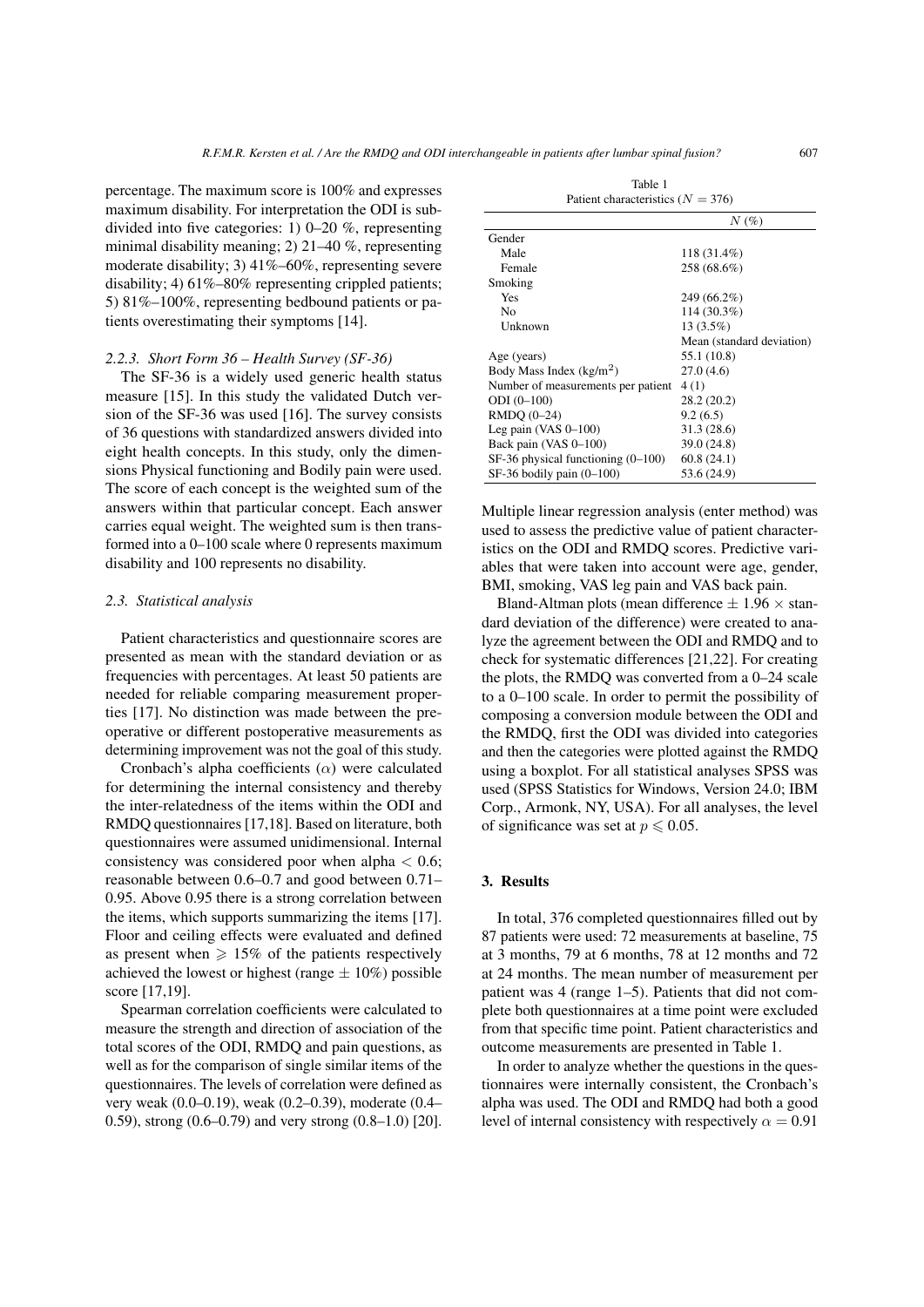

<span id="page-3-2"></span>Fig. 1. Bland-Altman plot with the mean and the difference between the ODI and RMDQ on respectively the x-axis and y-axis. The RMDQ was converted to a 0–100 scale. The mean difference and the 95% confidence intervals are indicated with reference lines ( $N = 376$ ).

<span id="page-3-0"></span>Table 2 Spearman's rho correlation coefficients for comparing the different questionnaires ( $N = 376$ )

<span id="page-3-1"></span>Table 3 Spearman's rho correlation coefficients for comparing separate questions of the RMDQ and ODI questionnaires

|                            | RMDO    | ODI     |
|----------------------------|---------|---------|
| RMDO                       | 1.00    | 0.87    |
| ODI                        | 0.87    | 1.00    |
| VAS leg pain               | 0.61    | 0.64    |
| VAS back pain              | 0.75    | 0.68    |
| SF-36 physical functioning | $-0.83$ | $-0.83$ |
| SF-36 bodily pain          | $-0.78$ | $-0.81$ |
|                            |         |         |

<sup>∗</sup>All correlations were significant at the 0.01 level (2-tailed).

(10 items) and  $\alpha = 0.92$  (24 items). Floor effects (best possible score) were present in the ODI (27.4%) as well as in the RMDQ (23.1%). No ceiling effects (worst possible score) were seen.

## *3.1. Spearman correlations*

There was a very strong correlation between the RMDQ and the ODI ( $r = 0.87$ ;  $p < 0.001$ ). There were strong correlations between the two questionnaires and respectively VAS leg pain and VAS back pain (Table [2\)](#page-3-0). The ODI and RMDQ showed also strong to very strong correlations with the two dimensions of the SF-36 (physical functioning and bodily pain).

Correlations between similar questions of the RMDQ and ODI were also calculated and are described in Table [3.](#page-3-1) They showed a wide range and varied between weak and strong.

|               | $ODI -$<br>question | $RMDO -$<br>question | Spearman's rho<br>$(p$ -value) |
|---------------|---------------------|----------------------|--------------------------------|
| Personal care | 2                   | 9                    | 0.67 (p < 0.001)               |
| (washing,     | 2                   | 16                   | 0.55(p < 0.001)                |
|               |                     |                      |                                |
| dressing)     | 2                   | 19                   | 0.23(p < 0.001)                |
| Walking       | 4                   | 3                    | 0.46 (p < 0.001)               |
|               | 4                   | 17                   | 0.55(p < 0.001)                |
| Standing      | 6                   | 10                   | 0.33(p < 0.001)                |
| Sleeping      |                     | 18                   | 0.73 (p < 0.001)               |
| Social life   |                     |                      | 0.57 (p < 0.001)               |

## *3.2. Bland-Altman plot*

The Bland-Altman plot (Fig. [1\)](#page-3-2) indicated bad agreement between the ODI and RMDQ as the distance between the upper and lower 95% confidence interval margins were large enough to be clinically important and the variability around the mean was not constant. Furthermore, the two-sided one-sample t-test showed that the difference between the questionnaires was significantly different from zero ( $p < 0.001$ ) with a mean difference of 10.2 points  $(\pm 13.7)$ .

## *3.3. Regression analysis*

A multiple linear regression was calculated to predict the RMDQ score based on age, gender, BMI, smok-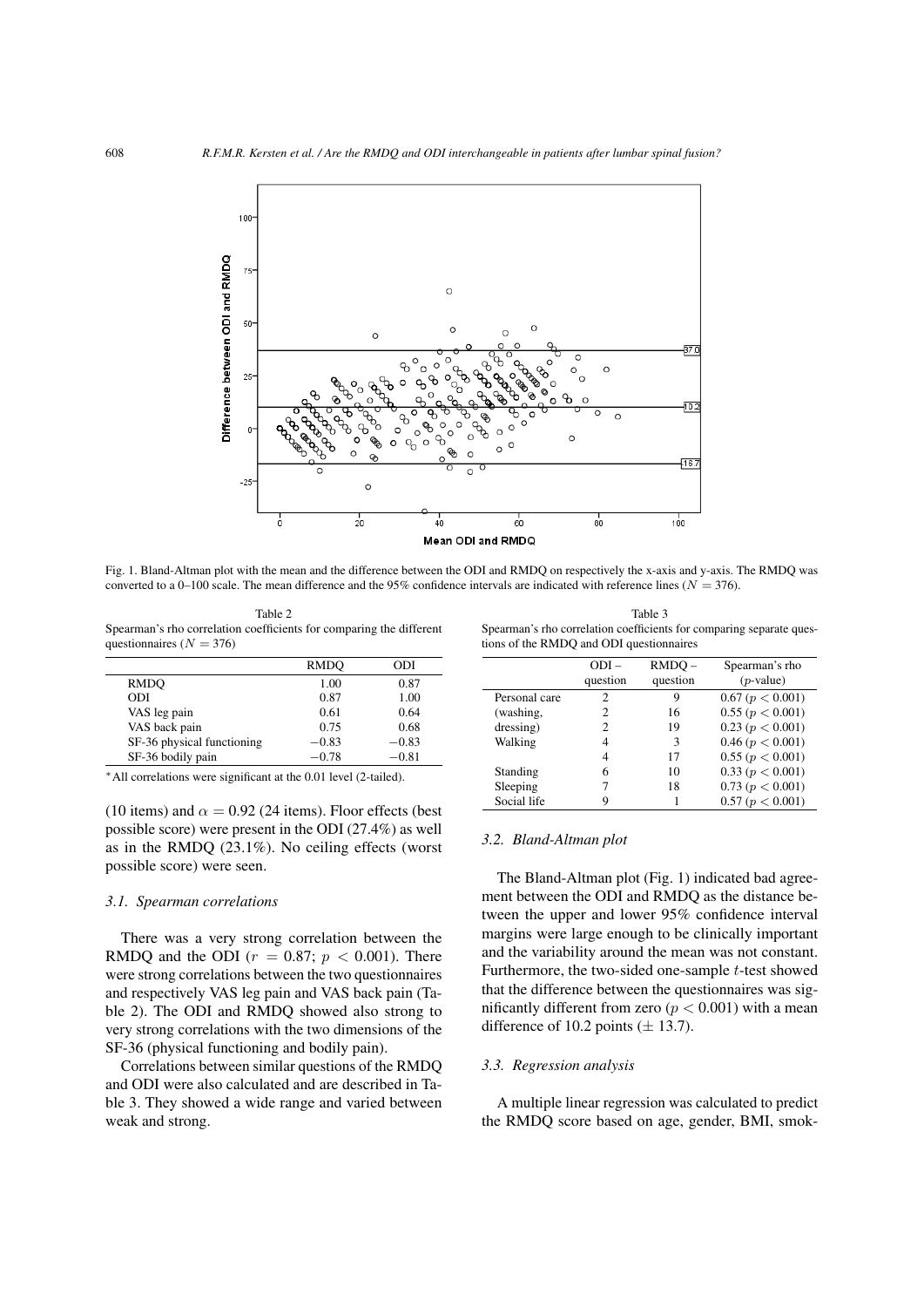<span id="page-4-0"></span>Multiple linear regression coefficients ( $n = 352$ ). The unstandardized Beta represents the slope of the line between the predictor variable and the dependent variable (RMDQ or ODI). So e.g. for VAS back this would mean that for every one unit increase in VAS back, the outcome variable RMDQ increases by 0.158 unit (p < 0.001)

|                               | RMDO                |            | <b>ODI</b>                 |            |
|-------------------------------|---------------------|------------|----------------------------|------------|
|                               | Unstandardized Beta | $P$ -value | <b>Unstandardized Beta</b> | $P$ -value |
| Constant                      | $-2.333$            | 0.238      | 3.264                      | 0.623      |
| VAS leg pain $(0-100)$        | 0.069               | < 0.001    | 0.278                      | < 0.001    |
| VAS back pain $(0-100)$       | 0.158               | < 0.001    | 0.405                      | < 0.001    |
| Age                           | 0.016               | 0.451      | 0.085                      | 0.226      |
| Gender (1 = male; 2 = female) | 0.335               | 0.482      | 1.102                      | 0.491      |
| Smoking $(0 = yes; 1 = no)$   | $-0.124$            | 0.796      | $-0.355$                   | 0.826      |
| BMI                           | 0.074               | 0.113      | $-0.225$                   | 0.152      |



<span id="page-4-1"></span>Fig. 2. RMDQ score relative to their ODI score divided in subgroups. The mid-point line (median), lower and upper quartile are presented per subgroup. The upper and lower whiskers represent scores outside the middle 50% of the scores. Outliers are indicated with a circle.

ing, VAS leg pain and VAS back pain. The results indicated that the predictors explained 64.2% of the variance  $(R^2 = 0.642, F (6, 345) = 102.949, p < 0.001)$ . Both VAS leg pain ( $p < 0.001$ ) and VAS back pain ( $p <$ 0.001) were significant predictors for the RMDQ (Table [4\)](#page-4-0). The same was found for the ODI where the predictors explained 58.7% of the variance ( $R^2 = 0.587$ ,  $F (6, 345) = 81.665, p < 0.001$ ). Both VAS leg pain  $(p < 0.001)$  and VAS back pain  $(p < 0.001)$  were also significant predictors of the ODI.

In Fig. [2](#page-4-1) the RMDQ score of the patients is presented relative to their ODI score divided in subgroups. Only one patient fell in the worst category 81–100 of the ODI with a RMDQ score of 21. There is a clear trend visible wherein the mean RMDQ scores are ascending with the ascending ODI subgroups. However, the variability of the RMDQ scores within the subgroups were too large to define a reliable conversion equation. Therefore, it is not possible to transform the score from one questionnaire to the other.

# 4. Discussion

The RMDQ and the ODI are two frequently used condition-specific patients reported outcome measures. Both are used interchangeably depending on the preferences of the clinician or researcher which makes comparison of treatment results difficult. This study tried to determine if the RMDQ and ODI could be used exchangeable. Secondly, the influence of several patient characteristics (age, gender, BMI, smoking, leg pain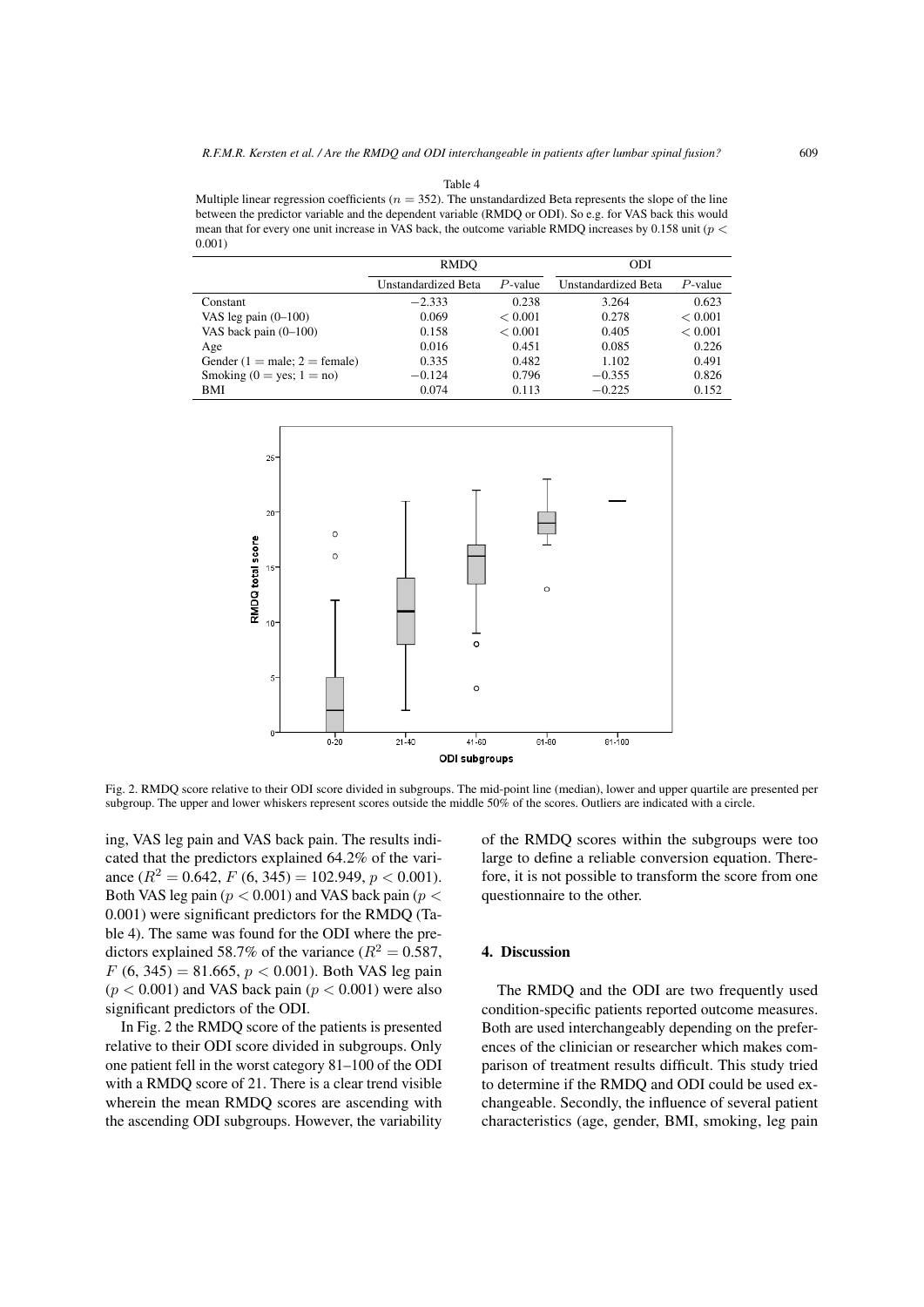and back pain) on the ODI and RMDQ scores was studied

Both the RMDQ and ODI showed good internal consistency. The individual questions of the questionnaires seem to measure one construct as previously determined and are therefore of good consistency. If the cronbach's alpha is too high (above 0.95) it could be argued that some questions are comparable to the extent that some would be redundant [\[17\]](#page-6-16). As the scores are respectively  $\alpha = 0.91$  (ODI) and  $\alpha = 0.92$  (RMDQ) no redundant questions are present. Similar Cronbach alpha value on the ODI and RMDQ have been reported previously, thereby confirming the validity of our results [\[5](#page-6-4)[,6\]](#page-6-5).

Regarding floor and ceiling effect no ceiling effects were found in both the ODI and RMDQ however, floor effects were found in both. As lower values represent less disability, many of the subjects showed minimal functional disability which indicates a limitation in distinctive character of the questionnaires.

A strong correlation of 0.87 between the RMDQ and the ODI was found similar to previous reports. A metaanalysis showed a pooled correlation of −0.66 for the RMDQ and −0.70 for the ODI with the physical functional subscale of the SF-36, which is lower than the correlations found in this study, which was −0.83 for both outcomes [\[6\]](#page-6-5). However, correlations between similar questions of the RMDQ and ODI varied between weak and strong (Table [3\)](#page-3-1). This might be partially explained by the different answering scales. Regarding the RMDQ, each item is a statement which needs to be answered with yes or no. In contrast, the ODI uses a 6-level Likert scale, which creates a wider distribution of scores. To our knowledge this is the first paper reporting correlations between specific RMDQ and ODI questions.

The Bland-Altman plots indicated bad agreement between the ODI and RMDQ. In addition, the mean difference between the questionnaires was significantly different from zero. This information contributes to the fact that the questionnaires are not interchangeable. A limitation is that the RMDQ is measured on a different scale  $(0-24)$  and needed to be converted to a  $0-100$ scale which might influence the results of the plots.

From all variables (age, gender, BMI, smoking, VAS leg pain and VAS back pain) only VAS leg pain and VAS back pain seemed to be predictors for both the ODI and the RMDQ. To our knowledge this is the first study reporting about predictors for the ODI and RMDQ.

Lastly the variability of the RMDQ scores within the subgroups were too large to define a reliable conversion equation. Therefore the RMDQ and ODI cannot be used interchangeably, nor is there a possibility of converting the score from one questionnaire to the other. This cannot be explained by the sample size as the sample size is large enough. A possible reason could be that the ODI and the RMDQ are not measuring the same construct and are therefore not exchangeable [\[3\]](#page-6-2). Further research should attempt to clarify the use of either the ODI or the RMDQ in specific patient categories. For example, VAS pain scores from mild, moderate to severe could be used to specify patient categories.

#### *4.1. Clinical relevance*

A previous systematic review [\[6\]](#page-6-5) compared the measurement properties of the RMDQ with the ODI and stated that there are no strong reasons to prefer the RMDQ or the ODI in patients with nonspecific low back pain. The focus of the current study was not to assess whether one of the two instruments has better measurements properties, but to assess if they can be used exchangeable [\[6\]](#page-6-5). Because results showed that the ODI and RMDQ are not interchangeable, consensus on their use in clinical practice is essential to analyze treatment outcomes and provide sufficient patient counseling. To determine treatment outcomes and clinical progression, the SEM and MDC are properties that should be used. The development of national registries with standard validated PROMs could help to gain sufficient data. For example, both the NASS and the Dutch Spine Society (DSS) have already incorporated the ODI into their registries.

## *4.2. Limitations*

Limitations of this study include that data was collected from a study with a different goal. Secondly more female participants than male participants and more smoking participants than non-smoking participants completed the questionnaires which could influence the generalizability However, this might be characteristic for this specific patient category. Thirdly, we included multiple measurements per patient at multiple time points (see above). This presents two issues. First including the same patient multiple times might introduce bias; secondly by default these measurements are not independent. However, as determining improvement was not the goal of this study and RMDQ, ODI and SF-36 measurements were paired at the different measurement times it was a priori hypothesized that this would not influenced the results. Lastly the authors recognize that in order to compare two measurement